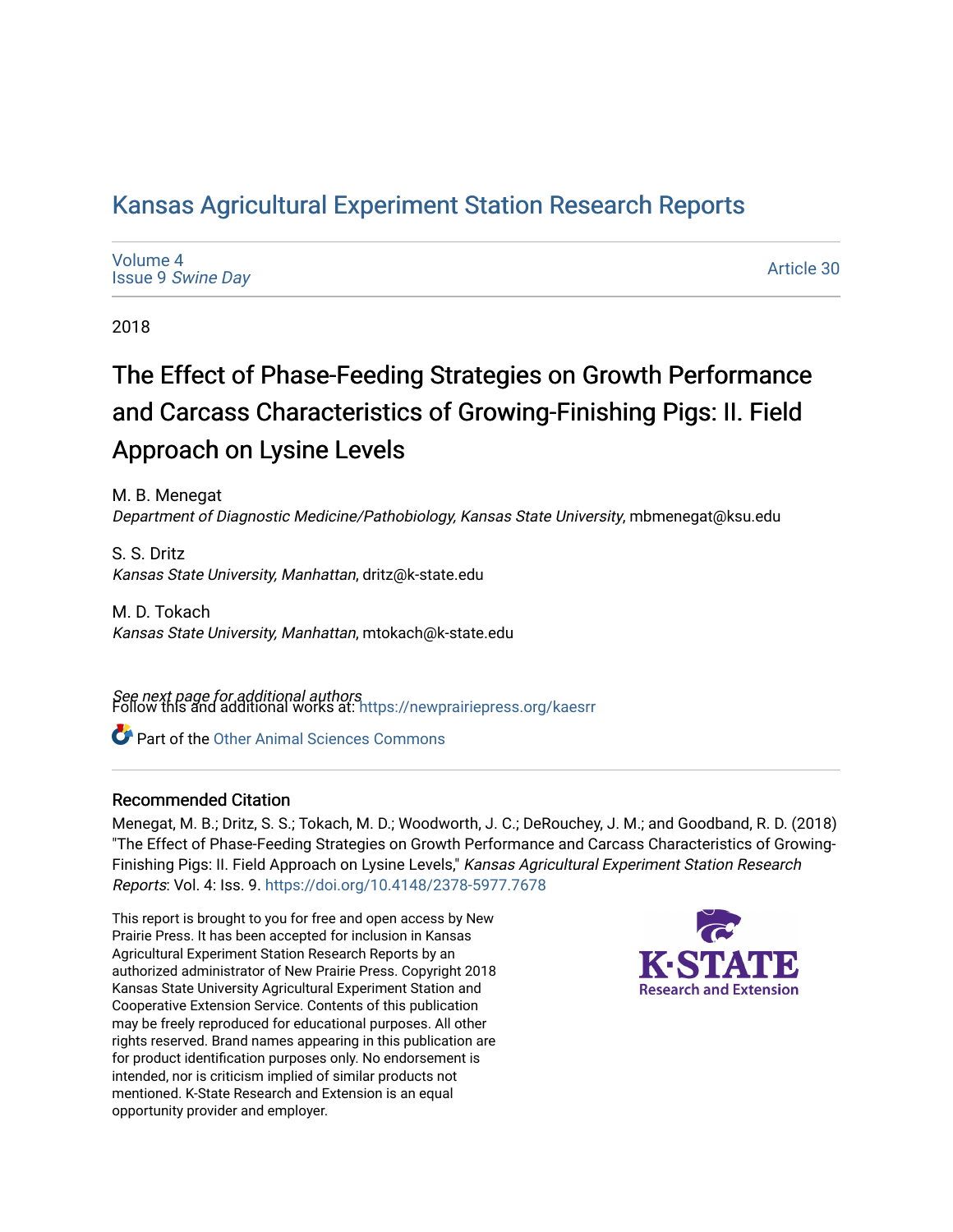# The Effect of Phase-Feeding Strategies on Growth Performance and Carcass Characteristics of Growing-Finishing Pigs: II. Field Approach on Lysine Levels

# **Abstract**

The objective of this study was to evaluate phase-feeding strategies for grow-finish pigs under commercial research conditions and using a field approach with lysine levels slightly below the pig's requirement estimates for maximum growth performance. A total of 1,100 pigs (PIC 359 × 1050; initially 57 lb body weight (BW)) were used in a randomized complete block design with 25 pigs per pen and 11 pens per treatment. Treatments consisted of four feeding programs: a 1-phase feeding program with 0.79% standardized ileal digestible (SID) lysine from 60 to 280 lb BW; a 2-phase feeding program with 0.91 and 0.72% SID lysine from 60 to 220 and 220 to 280 lb BW, respectively; a 3-phase feeding program with 1.07, 0.85, and 0.72% SID lysine from 60 to 110, 110 to 220, and 220 to 280 lb BW, respectively; and a 4-phase feeding program with 1.07, 0.91, 0.79, and 0.72% SID lysine from 60 to 110, 110 to 160, 160 to 220, and 220 to 280 lb, respectively. The lysine levels were determined based on the estimated lysine requirements to achieve 98.5% of maximum growth rate for the weight range in each phase, using an equation developed by the genetic supplier. The experimental diets were based on corn, distillers dried grains with solubles (DDGS), and soybean meal. Overall, from d 0 to 119, pigs fed the 1-phase feeding program had decreased ( $P = 0.009$ ) average daily gain (ADG) compared to those fed the 4-phase feeding program, with 2- and 3-phase feeding programs intermediate. The 1-, 2-, and 3-phase feeding programs resulted in poorer ( $P < 0.001$ ) feed efficiency ( $F/G$ ) compared to the 4-phase feeding program, with the poorest F/G observed in pigs fed the 1-phase feeding program. Final BW and hot carcass weight (HCW) were lower ( $P < 0.05$ ) in pigs fed the 1-phase program compared to the 4-phase program, with 2- and 3-phase programs intermediate. No evidence for differences was observed across the feeding programs for average daily feed intake (ADFI), carcass yield, backfat thickness, loin depth, or percentage lean. For economics, income over feed costs (IOFC) per pig was increased ( $P = 0.018$ ) in the 4-phase program compared to the 1-phase program, with the 2- and 3-phase feeding programs intermediate. In conclusion, phase-feeding strategies provide advantages in growth performance and economics over feeding a single diet throughout the grow-finish phase. Moreover, simplification of feeding programs to two or three dietary phases with lysine levels slightly below the requirement estimates (98.5% of maximum growth rate) have negative implications on overall feed efficiency compared to a feeding program with four dietary phases.

## Keywords

compensatory growth, feeding regimen, finisher, nutrition, swine

## Creative Commons License



This work is licensed under a [Creative Commons Attribution 4.0 License](https://creativecommons.org/licenses/by/4.0/).

## Cover Page Footnote

Appreciation is expressed to New Horizon Farms (Pipestone, MN) for providing research facilities.

### Authors

M. B. Menegat, S. S. Dritz, M. D. Tokach, J. C. Woodworth, J. M. DeRouchey, and R. D. Goodband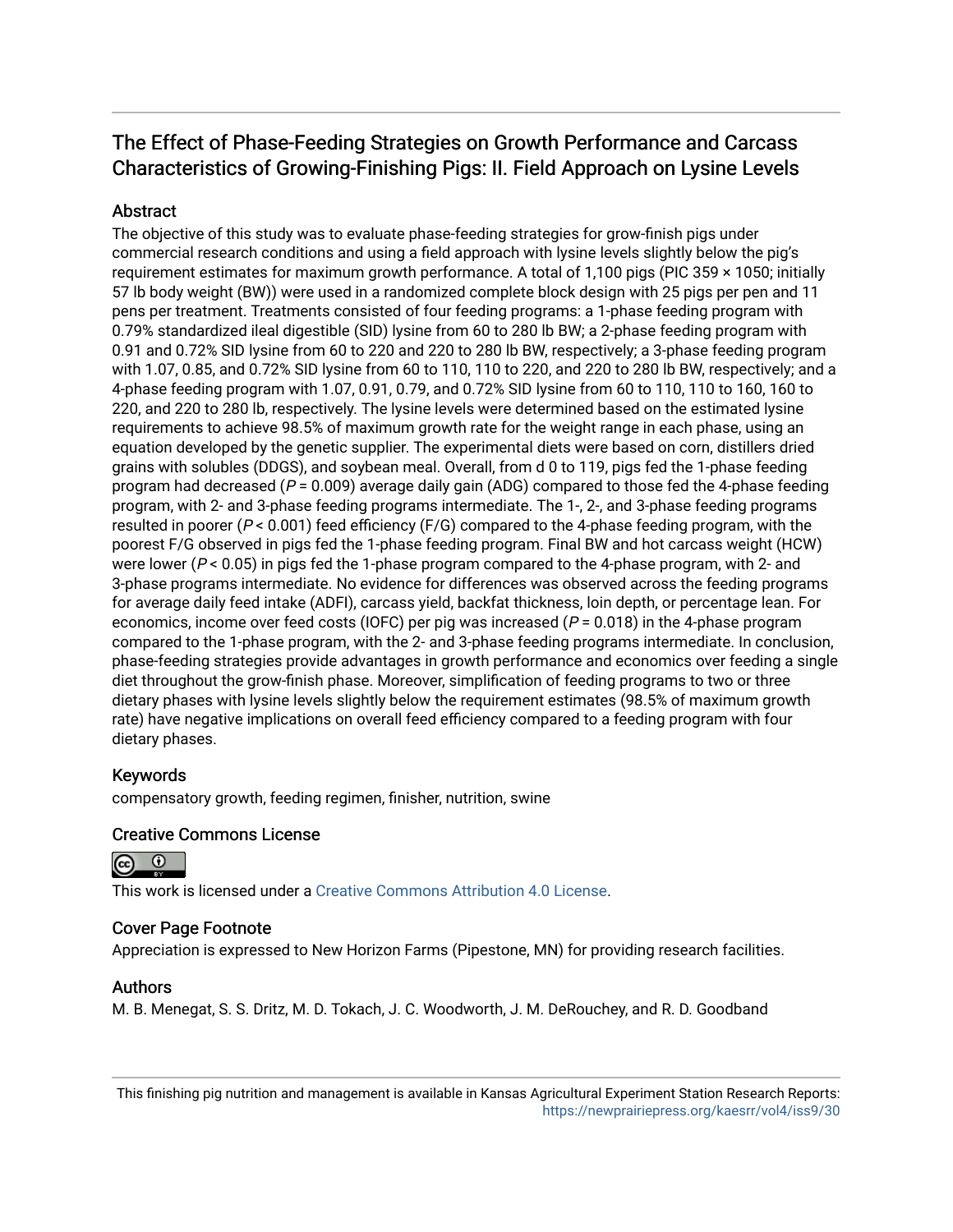



# The Effect of Phase-Feeding Strategies on Growth Performance and Carcass Characteristics of Growing-Finishing Pigs: II. Field Approach on Lysine Levels<sup>1</sup>

*M.B. Menegat,2 S.S. Dritz,2 M.D. Tokach, J.C. Woodworth, J.M. DeRouchey, and R.D. Goodband*

# Summary

The objective of this study was to evaluate phase-feeding strategies for grow-finish pigs under commercial research conditions and using a field approach with lysine levels slightly below the pig's requirement estimates for maximum growth performance. A total of 1,100 pigs (PIC 359  $\times$  1050; initially 57 lb body weight (BW)) were used in a randomized complete block design with 25 pigs per pen and 11 pens per treatment. Treatments consisted of four feeding programs: a 1-phase feeding program with 0.79% standardized ileal digestible (SID) lysine from 60 to 280 lb BW; a 2-phase feeding program with 0.91 and 0.72% SID lysine from 60 to 220 and 220 to 280 lb BW, respectively; a 3-phase feeding program with 1.07, 0.85, and 0.72% SID lysine from 60 to 110, 110 to 220, and 220 to 280 lb BW, respectively; and a 4-phase feeding program with 1.07, 0.91, 0.79, and 0.72% SID lysine from 60 to 110, 110 to 160, 160 to 220, and 220 to 280 lb, respectively. The lysine levels were determined based on the estimated lysine requirements to achieve 98.5% of maximum growth rate for the weight range in each phase, using an equation developed by the genetic supplier. The experimental diets were based on corn, distillers dried grains with solubles (DDGS), and soybean meal. Overall, from d 0 to 119, pigs fed the 1-phase feeding program had decreased ( $P = 0.009$ ) average daily gain (ADG) compared to those fed the 4-phase feeding program, with 2 and 3-phase feeding programs intermediate. The 1-, 2-, and 3-phase feeding programs resulted in poorer  $(P < 0.001)$  feed efficiency ( $F/G$ ) compared to the 4-phase feeding program, with the poorest F/G observed in pigs fed the 1-phase feeding program. Final BW and hot carcass weight (HCW) were lower (*P* < 0.05) in pigs fed the 1-phase program compared to the 4-phase program, with 2- and 3-phase programs intermediate. No evidence for differences was observed across the feeding programs for average daily feed intake (ADFI), carcass yield, backfat thickness, loin depth, or percentage lean. For economics, income over feed costs (IOFC) per pig was increased (*P* = 0.018) in the 4-phase program compared to the 1-phase program, with the 2- and 3-phase feeding programs intermediate. In conclusion, phase-feeding strategies provide advantages in

<sup>&</sup>lt;sup>1</sup>Appreciation is expressed to New Horizon Farms (Pipestone, MN) for providing research facilities. 2 Department of Diagnostic Medicine/Pathobiology, College of Veterinary Medicine, Kansas State University.

Kansas State University Agricultural Experiment Station and Cooperative Extension Service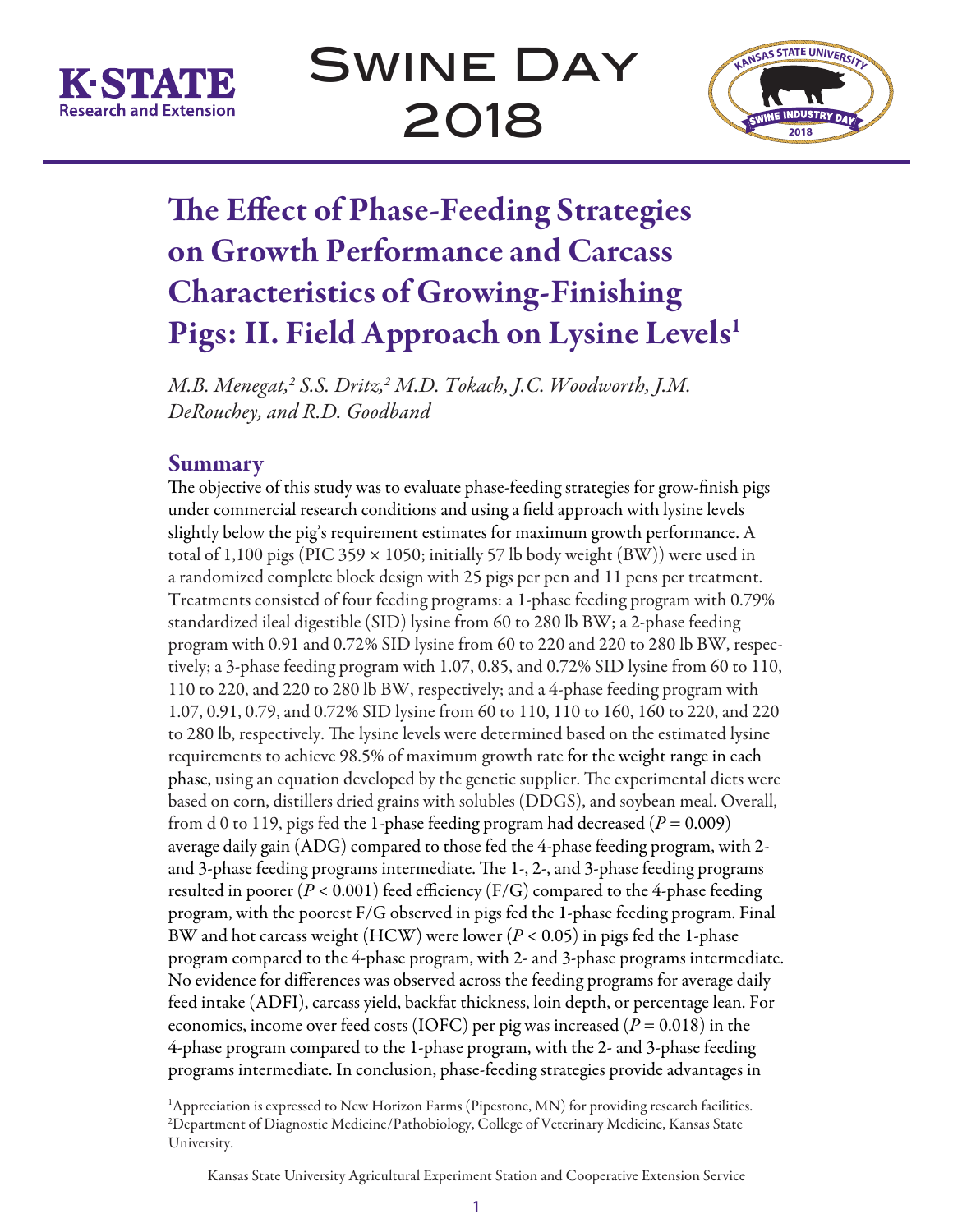growth performance and economics over feeding a single diet throughout the growfinish phase. Moreover, simplification of feeding programs to two or three dietary phases with lysine levels slightly below the requirement estimates (98.5% of maximum growth rate) have negative implications on overall feed efficiency compared to a feeding program with four dietary phases.

## **Introduction**

Phase-feeding programs have been widely used to closely meet the nutrient requirements of grow-finish pigs and to reduce nutrient excretion in the environment.<sup>3</sup> Accurate estimates of nutritional requirements are essential to develop phase-feeding strategies and to minimize the supply of nutrients in excess or deficiency. Moreover, performance is typically optimized by meeting the nutritional requirements for growth. However, in practice, formulating diets to closely meet the requirements might not be the most prevailing or economically advantageous approach.

Previous studies suggest that simplification of feeding strategies to fewer phases can maximize growth performance, carcass characteristics, and economics.4,5,6,7,8 This effect was particularly observed by using lysine levels at the requirement in either a 2- or 4-phase feeding program,<sup>8</sup> prompting further evaluation of phase-feeding strategies for grow-finish pigs. While a companion study evaluated phase-feeding strategies for grow-finish pigs using lysine levels at the requirement, the present study took a different approach by using lysine levels slightly below (approximately 98%) the requirement to maximize growth performance.

Therefore, the objective of this study was to evaluate phase-feeding strategies for growfinish pigs by determining the effects on growth performance, carcass characteristics, and economics. This study is the second of a series of two companion phase-feeding studies developed under commercial research conditions and focused on using a field approach with lysine levels slightly below the estimated requirements for maximum growth rate.

Kansas State University Agricultural Experiment Station and Cooperative Extension Service

<sup>&</sup>lt;sup>3</sup>Han, I. K., Lee, J. H., Kim, J. H., Kim, Y. G., Kim, J. D., and Paik, I. K. 2000. Application of phase feeding in swine production. J Appl Anim Res. 17:27-56.

<sup>4</sup> Lee, J. H., Kim, J. D., Kim, J. H., Jin, J., Han, In K. 2000. Effect of phase feeding on the growth performance, nutrient utilization and carcass characteristics in finishing pigs. Asian-Aust J Anim Sci. 13(8):1137-1146.

<sup>5</sup> O'Connell, M. K., Lynch P. B., O'Doherty, J. V. 2005. A comparison between feeding a single diet or phase feeding a series of diets, with either the same or reduced crude protein content, to growing finishing pigs. Anim Sci. 81:297-303.

<sup>6</sup> Garry, B. P., Pierce, K. M., O'Dogerty, J. V. 2007. The effect of phase-feeding on growth performance, carcass characteristics and nitrogen balance of growing and finishing pigs. Irish J Agr Food Res. 46:93- 104.

<sup>7</sup> Moore, K. L., Mullan, B. P., Kim, J. C. 2012. Blend-feeding or feeding a single diet to pigs has no impact on growth performance or carcass quality. Anim Prod Sci 53(1):52-56.

<sup>8</sup> Menegat, M. B., Vier, C. M., Dritz, S. S., Tokach, M. D., Woodworth, J. C., DeRouchey, J. M., Goodband, R. D. 2017. Evaluation of phase feeding strategies and lysine specifications for grow-finish pigs on growth performance and carcass characteristics. Kansas Agricultural Experiment Station Research Reports. Vol. 3: Iss. 7.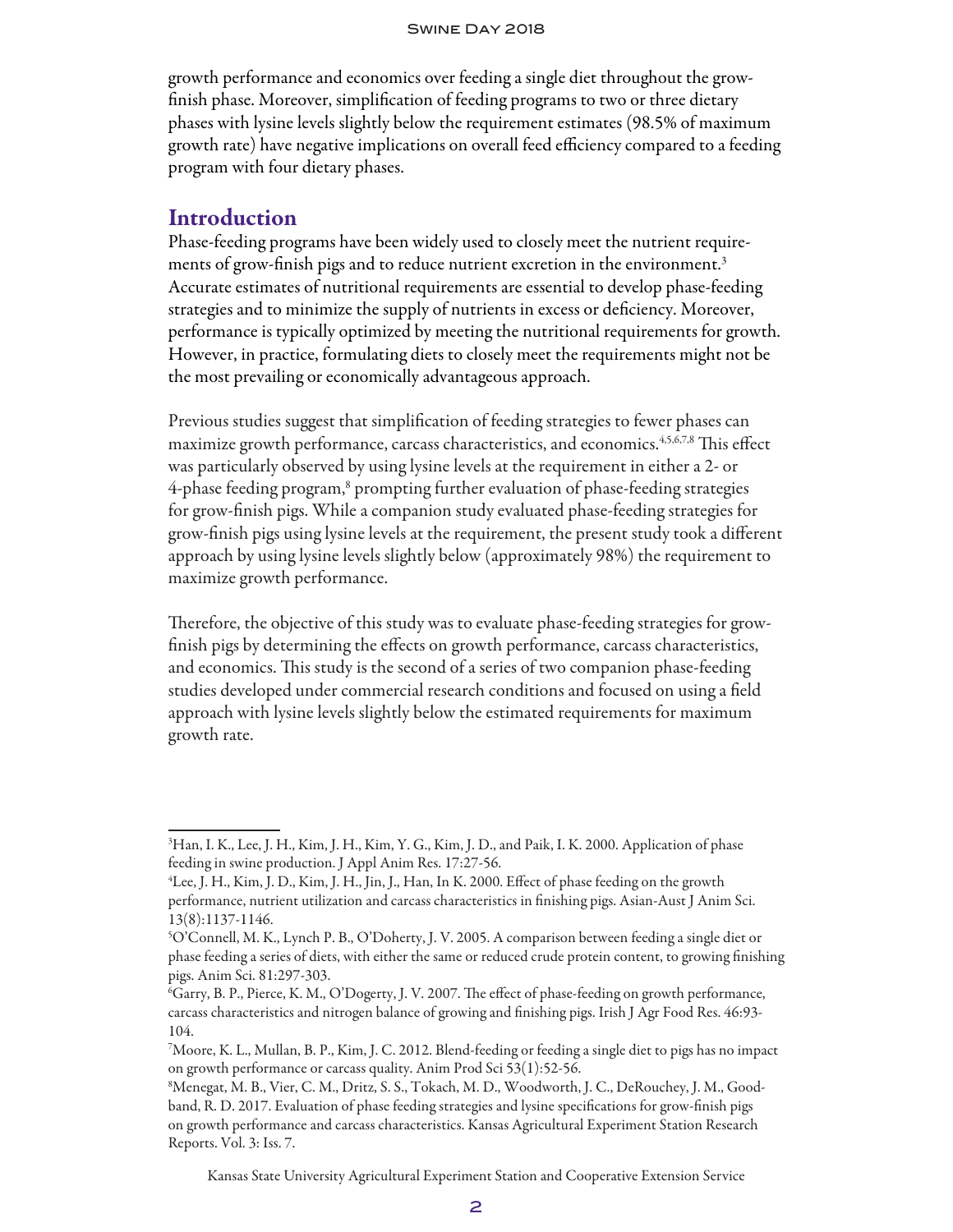# Procedures

The Kansas State University Institutional Animal Care and Use Committee approved the protocol used in this experiment. The study was conducted at a commercial research facility in southwestern Minnesota. The barn was naturally ventilated and doublecurtain-sided. Each pen was equipped with a 4-hole stainless steel dry self-feeder and a cup waterer for *ad libitum* access to feed and water. Feed additions to each individual pen were made and recorded by a robotic feeding system (FeedPro, Feedlogic Corp., Wilmar, MN).

A total of 1,100 pigs (PIC 359  $\times$  1050; initially 57 lb BW) were used in a 119-d growth trial with 25 pigs per pen and 11 pens per treatment. Pigs were allotted to treatments based on initial BW in a randomized complete block design.

The treatments consisted of four phase-feeding programs and were arranged in a 1-way treatment structure, including: a 1-phase feeding program with 0.79% SID lysine from 60 to 280 lb BW; a 2-phase feeding program with 0.91 and 0.72% SID lysine from 60 to 220 and 220 to 280 lb BW, respectively; a 3-phase feeding program with 1.07, 0.85, and 0.72% SID lysine from 60 to 110, 110 to 220, and 220 to 280 lb BW, respectively; and a 4-phase feeding program with 1.07, 0.91, 0.79, and 0.72% SID lysine from 60 to 110, 110 to 160, 160 to 220, and 220 to 280 lb, respectively (Table 1 and Figure 1). The equation used for lysine requirement estimates for finishing gilts in g/Mcal NE was:  $0.000056 \times BW^2$ , lb -  $0.02844 \times BW$ , lb + 6.6391, with estimated lysine levels set for 98.5% of maximum growth rate and 97.5% of maximum feed efficiency<sup>9</sup> for the weight range in each phase.

The diets were based on corn, DDGS, and soybean meal (Table 2). A withdrawal strategy to remove DDGS from the diet was applied in the last phase of the 2-, 3-, and 4-phase feeding programs. Lysine levels in experimental diets were achieved by altering the ratio of corn to soybean meal while keeping the amount of L-Lys HCl constant within phases. Diet samples from each phase were taken from 6 feeders per dietary treatment 3 d after the beginning and 3 d before the end of each phase and stored at -4°F. Composite samples were homogenized, subsampled, and analyzed for dry matter (DM), crude protein (CP), acid detergent fiber (ADF), neutral detergent fiber (NDF), ether extract, Ca, and P (Ward Laboratories Inc., Kearney, NE). Composite samples were also analyzed for total amino acid (AOAS method 994.12 for all except Trp and 994.13 for  $Trp)$ <sup>10</sup> by Ajinomoto Heartland, Inc. (Chicago, IL).

Pens of pigs were weighed and feed disappearance measured on d 0, 13, 34, 50, 61, 71, 85, 98, and 119 to determine ADG, ADFI, and F/G. On d 119, final pen weights were taken and pigs were tattooed with a pen identification number and transported to a USDA-inspected packing plant (JBS Swift and Co., Worthington, MN) for processing and carcass data collection. Carcass measurements included HCW, backfat, loin depth, and percentage lean. Percentage lean was calculated from a plant proprietary equation.

<sup>9</sup> PIC. 2016. Nutrient Specifications Manual. Available at: http://na.pic.com/tech\_support/nutrition/ nutrient\_specifications\_manual\_download.aspx

 $^{10}$ AOAC International. 2012. Official Methods of Analysis of AOAC International. 19th ed. Assoc. O . Anal. Chem., Gaithersburg, MD.

Kansas State University Agricultural Experiment Station and Cooperative Extension Service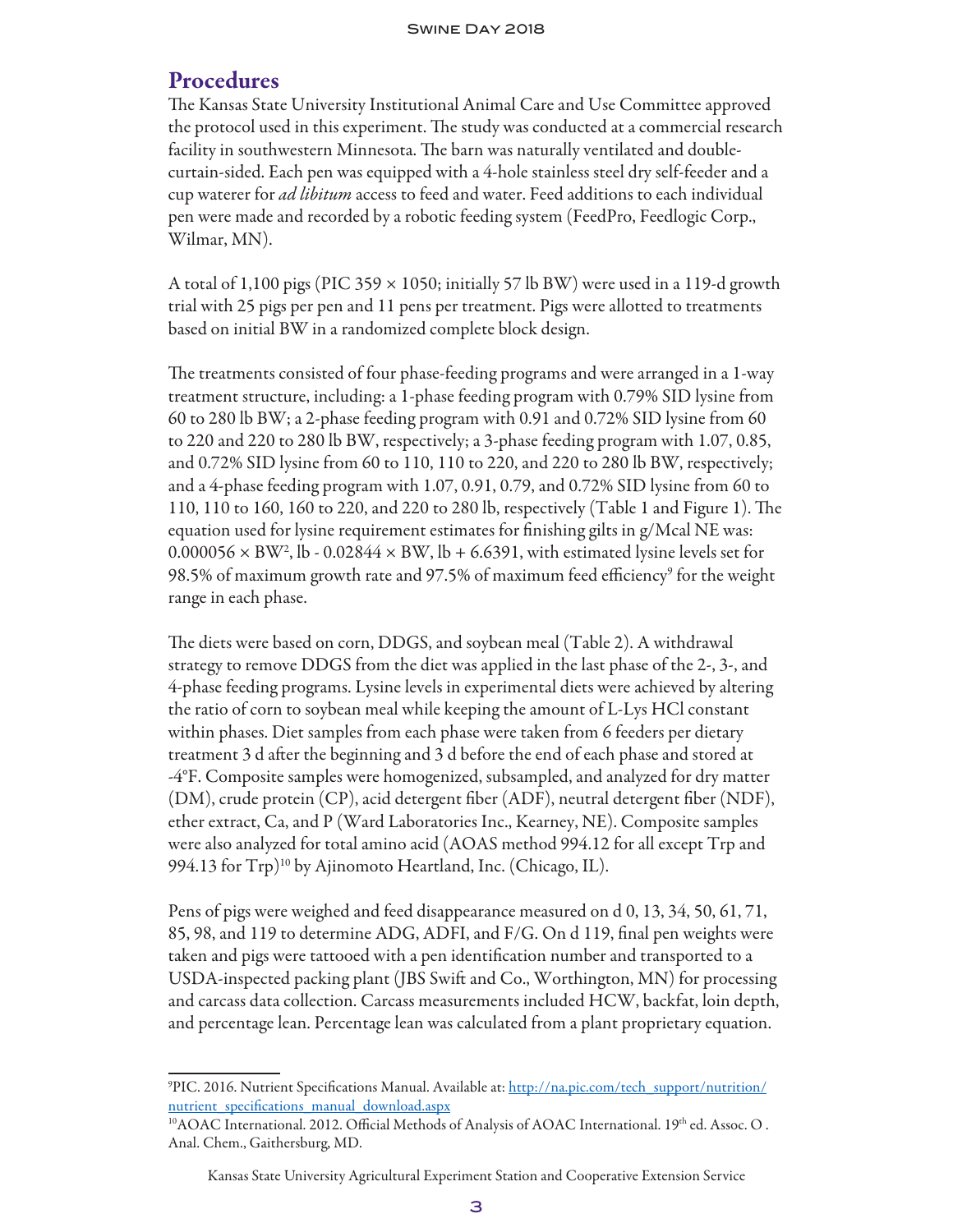Carcass yield was calculated by dividing the pen average HCW by the pen average final live weight obtained at the farm.

For the economic analysis, feed cost per pig, feed cost per lb of gain, revenue per pig, and IOFC were calculated on a pen basis. Corn was valued at \$3.53/bu (\$126/ton), soybean meal at \$350/ton, DDGS at \$176/ton, L-lysine at \$0.75/lb, DL-methionine at \$1.40/lb, L-threonine at \$1.05/lb, and L-tryptophan at \$8/lb. Feed cost per pig was calculated by multiplying the feed cost per lb by ADFI and by the number of days in each phase, then adding up the values of each phase. Feed cost per lb of gain was calculated by dividing the feed cost per pig by the overall weight gain. Revenue was obtained by multiplying carcass gain by an assumed value of \$70 per cwt of carcass. The IOFC was calculated by subtracting the feed cost per pig from revenue per pig.

Data were analyzed using a linear mixed model with treatment as fixed effect, block as random effect, and pen as the experimental unit. Hot carcass weight was used as a covariate for analyses of backfat, loin depth, and lean percentage. Statistical models were fitted using the GLIMMIX procedure of SAS version 9.4 (SAS Institute Inc., Cary, NC). Results were considered significant at  $P \leq 0.05$ .

# Results and Discussion

The analyzed DM, CP, ADF, NDF, ether extract, Ca, P, and amino acid content of experimental diets (Table 3) were consistent with formulated estimates.

In Phase 1 (d 0 to 34), decreased ADG and poorer F/G were observed (*P* < 0.001) in pigs fed the 1- and 2-phase programs compared to those fed the 3- and 4-phase feeding programs, with the poorest performance observed in the 1-phase program. This response in growth performance was due to the lower lysine levels in 1- and 2-phase programs (0.79 and 0.91% SID Lys, respectively) compared to 3- and 4-phase programs (1.07% SID Lys). Consequently, pigs fed the 1- and 2-phase programs had lower (P < 0.001) BW than the other feeding programs at the end of Phase 1, with the lightest BW observed in pigs fed the 1-phase program.

In Phase 2 (d 34 to 61), decreased ADG and poorer F/G were observed (*P* < 0.001) in the 1-phase program compared to the other feeding programs. The impact on growth performance was again associated with the lower lysine levels in the 1-phase program (0.79% SID Lys) in comparison to the other feeding programs (0.85 and 0.91% SID Lys). Consequently, pigs fed the 1-phase program had the lowest (*P* < 0.001) BW at the end of Phase 2.

In Phase 3 (d 61 to 85), F/G was improved  $(P = 0.004)$  in pigs fed the 1-phase program compared to those fed the 3- and 4-phase programs, with the 2-phase program intermediate. The improvement in F/G in the 1-phase over the 4-phase program was observed even though the lysine level was the same (0.79% SID Lys). This suggests the occurrence of compensatory growth in pigs fed the 1-phase program following a period of low lysine intake in the previous phases. Although F/G was improved, pigs fed the 1-phase program had the lowest  $(P < 0.001)$  BW at the end of Phase 3.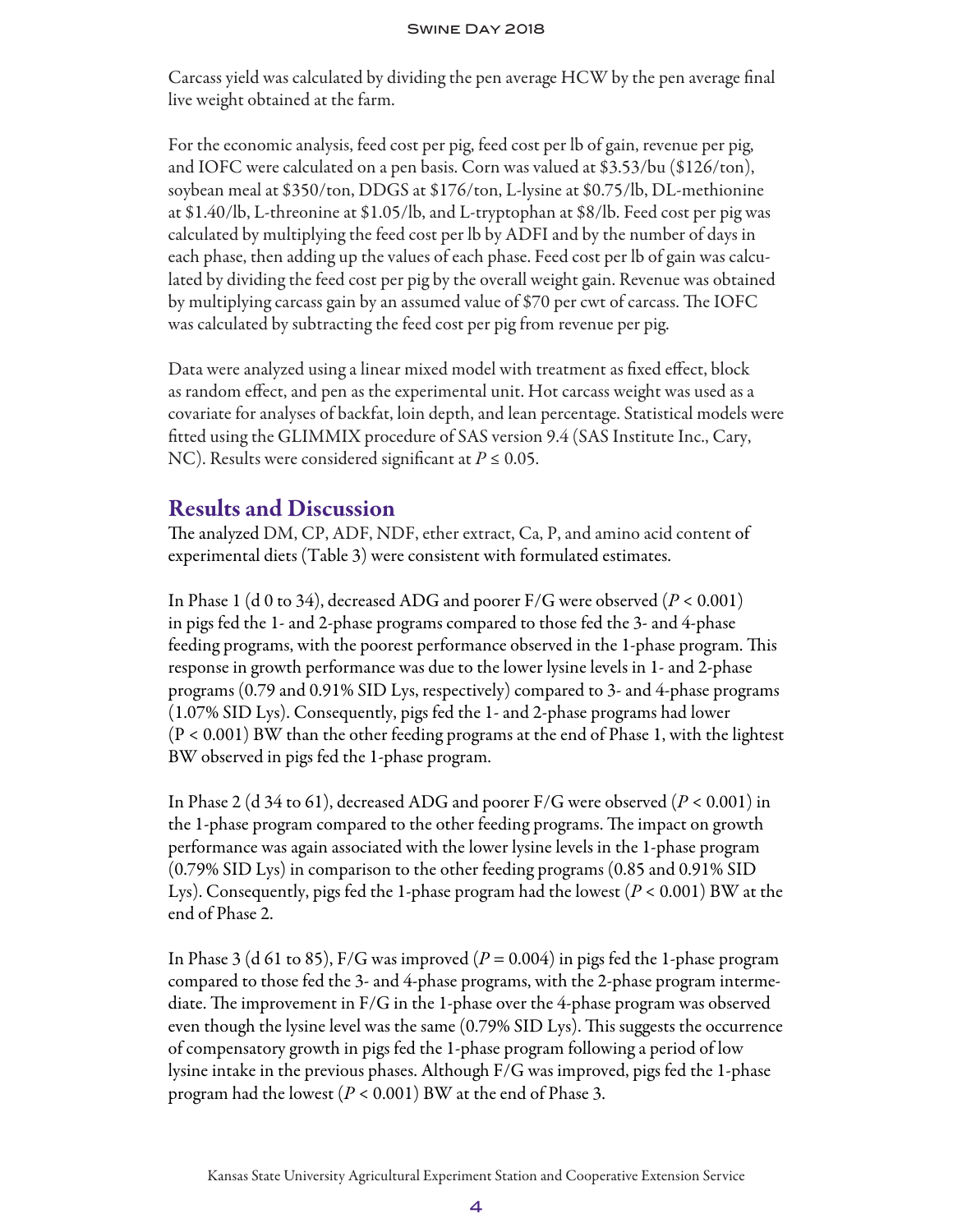In Phase  $4$  (d 85 to 119), ADG was increased ( $P = 0.002$ ) in pigs fed the 1-phase program compared to those fed the 2- and 3-phase programs, with the 4-phase program intermediate. Also, F/G was improved (*P* < 0.001) in pigs fed the 1-phase program compared to the other feeding programs. This response in growth performance was due to the higher lysine level in the 1-phase program (0.79% SID Lys) in comparison to the other programs (0.72% SID Lys), but may also be attributed to a compensatory growth improvement.

Overall (d 0 to 119), the 1-phase feeding program resulted in lower  $(P = 0.009)$  ADG compared to the 4-phase program, with 2- and 3-phase programs intermediate. The 1-, 2-, and 3-phase programs resulted in poorer (*P* < 0.001) F/G compared to the 4-phase feeding program, with the poorest F/G observed in the 1-phase program. There was no evidence for difference (*P* > 0.05) in ADFI across the feeding programs. Final BW and HCW were lower (*P* < 0.05) in pigs fed the 1-phase program compared to those fed the 4-phase program, with 2- and 3-phase programs intermediate. No evidence for differences (*P* > 0.05) was observed across the feeding programs for the carcass traits: yield, backfat thickness, loin depth, or percentage lean.

For economics, feed cost per pig was lower ( $P = 0.033$ ) in the 1-phase feeding program compared to the 3-phase program, with 2- and 4-phase feeding programs intermediate. However, feed cost per lb of gain was lower ( $P = 0.006$ ) in the 4-phase program compared to 2- and 3-phase programs, with the 1-phase feeding program intermediate. Revenue and IOFC per pig were increased (*P* < 0.05) in the 4-phase program compared to the 1-phase program, with 2- and 3-phase feeding programs resulting in intermediate values.

This study suggests that feeding a single diet throughout the grow-finish period compromises overall growth rate and both live and carcass weight as compared to phase-feeding. As a consequence, there is an impact on IOFC associated with the 1-phase feeding strategy. In contrast, previous studies have shown no effect on growth performance by feeding a single phase during the grow-finish period.11,12,13,14 This could be due to differences in lysine levels or weight range used in those studies, as well as genetic and experimental conditions.

This study also indicates that simplification of feeding programs to 2 or 3 dietary phases might have negative implications on overall feed efficiency and IOFC compared to a feeding program with 4 dietary phases. Previous research conducted by our group demonstrated that implementing a feeding program with either 2 or 4 dietary phases

Kansas State University Agricultural Experiment Station and Cooperative Extension Service

<sup>11</sup>Lee, J. H., Kim, J. D., Kim, J. H., Jin, J., Han, In K. 2000. Effect of phase feeding on the growth performance, nutrient utilization and carcass characteristics in finishing pigs. Asian-Aust J Anim Sci. 13(8):1137-1146.

 $^{12}$ O'Connell, M. K., Lynch P. B., O'Doherty, J. V. 2005. A comparison between feeding a single diet or phase feeding a series of diets, with either the same or reduced crude protein content, to growing finishing pigs. Anim Sci. 81:297-303.

<sup>&</sup>lt;sup>13</sup>Garry, B. P., Pierce, K. M., O'Dogerty, J. V. 2007. The effect of phase-feeding on growth performance, carcass characteristics and nitrogen balance of growing and finishing pigs. Irish J Agr Food Res. 46:93- 104.

<sup>14</sup>Moore, K. L., Mullan, B. P., Kim, J. C. 2012. Blend-feeding or feeding a single diet to pigs has no impact on growth performance or carcass quality. Anim Prod Sci 53(1):52-56.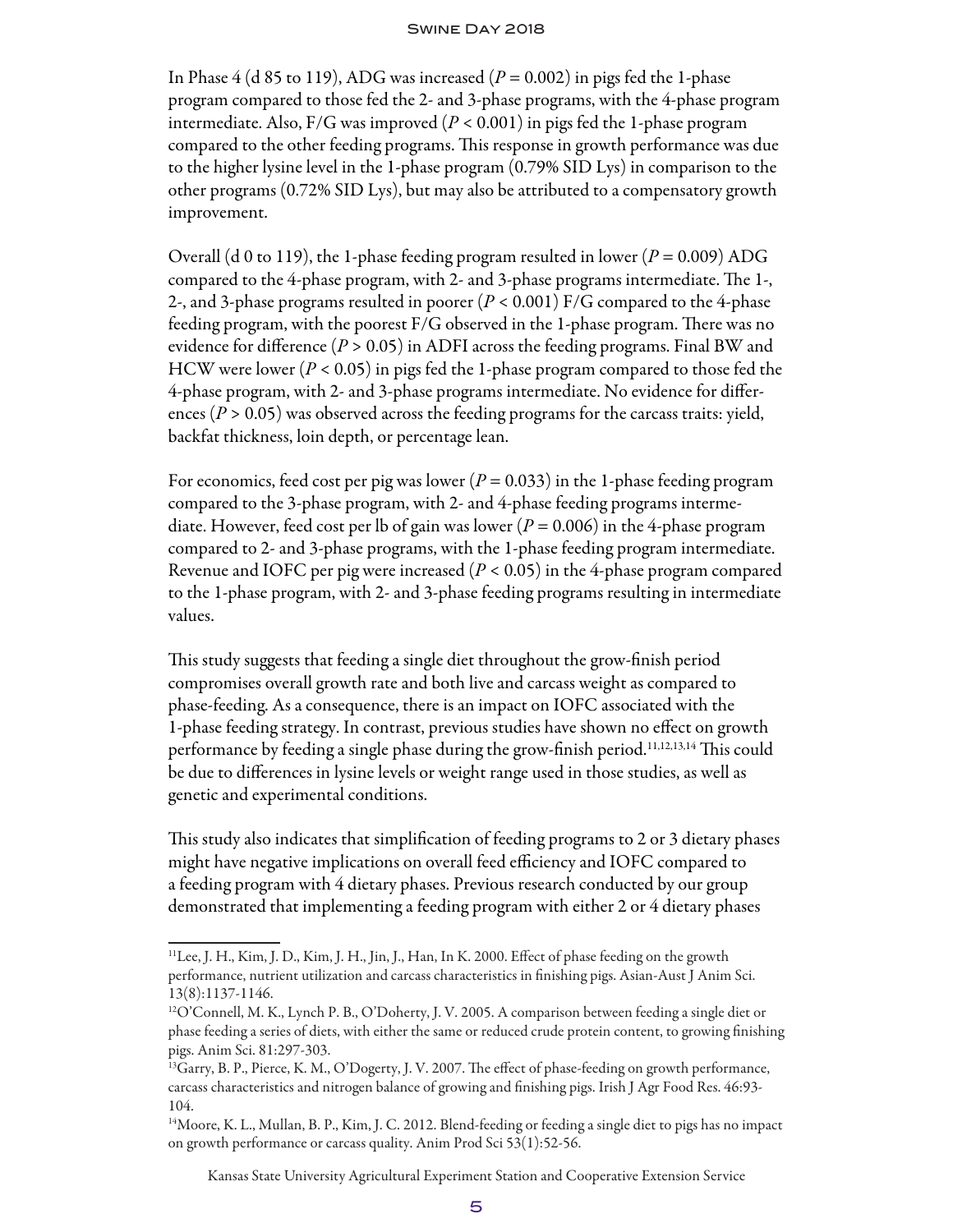in grow-finish led to similar growth performance, carcass characteristics, and IOFC.15 However, in the previous study lysine levels were closely set to the requirements for 100% of maximum growth rate and 98.7% of maximum feed efficiency. In the present study, lysine levels were slightly below the requirements, with levels set for 98.5% of maximum growth rate and 97.5% of maximum feed efficiency. Apparently, feeding lysine levels slightly below the requirements seems to be sufficient to impact growth performance in phase-feeding programs with fewer dietary phases.

Feeding strategies with fewer dietary phases generally provide lysine levels below the requirements initially and rely on compensatory growth later on when lysine levels are adequate. In this case, pigs exhibiting compensatory growth have improved feed efficiency and increased amino acid requirements.16 Although this study was not purposefully designed to evaluate compensatory growth, the growth performance of pigs fed the 1-phase program during Phase 3 and 4 seems to indicate compensatory growth. It may be speculated that the lysine levels used in the present study were not sufficient to allow for an appropriate compensatory growth in late finishing that would overcome the poor performance in early grower stage. Alternatively, the reduction in lysine levels in early grower may have been too severe and/or too long.

In conclusion, phase-feeding strategies provide advantages in growth performance and economics over feeding a single diet throughout the grow-finish phase. Moreover, simplification of feeding programs to two or three dietary phases with lysine levels slightly below the requirement estimates (98.5% of maximum growth rate) have negative implications on overall feed efficiency compared to a feeding program with four dietary phases.

Kansas State University Agricultural Experiment Station and Cooperative Extension Service

<sup>15</sup>Menegat, M. B., Vier, C. M., Dritz, S. S., Tokach, M. D., Woodworth, J. C., DeRouchey, J. M., Goodband, R. D. 2017. Evaluation of phase feeding strategies and lysine specifications for grow-finish pigs on growth performance and carcass characteristics. Kansas Agricultural Experiment Station Research Reports. Vol. 3: Iss. 7.

<sup>16</sup>Whang, K. Y., Kim, S. W., Donovan, S. M., McKeith, F. K., Easter, R. A. 2003. Effects of protein deprivation on subsequent growth performance, gain of body components, and protein requirements in growing pigs. J Anim Sci. 81:705–716.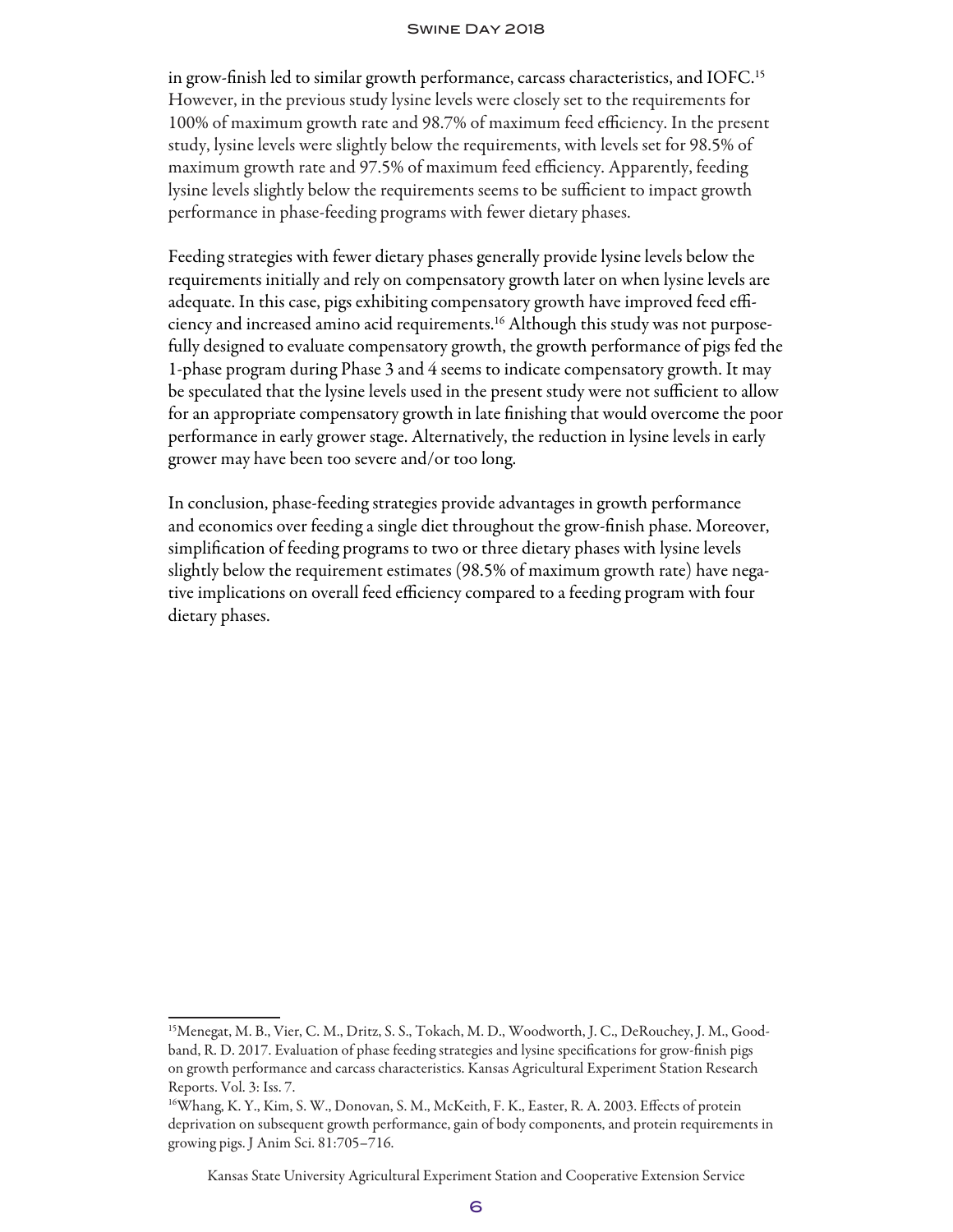| Table 1. Description of feeding phases and tysine levels of experimental dicts |             |                       |                       |                |
|--------------------------------------------------------------------------------|-------------|-----------------------|-----------------------|----------------|
| Phase:                                                                         | 1           | $\overline{2}$        | $\overline{3}$        | $\overline{4}$ |
| Duration, d:                                                                   | $0$ to $34$ | 34 to 61              | 61 to 85              | 85 to 119      |
| Weight range, lb:                                                              | 60 to 110   | 110 to 160            | 160 to 220            | 220 to 280     |
|                                                                                |             | SID Lysine, %         |                       |                |
| Phase-feeding strategy                                                         |             |                       |                       |                |
| 1-Phase                                                                        | 0.79        | 0.79                  | 0.79                  | 0.79           |
| 2-Phase                                                                        | 0.91        | 0.91                  | 0.91                  | 0.72           |
| 3-Phase                                                                        | 1.07        | 0.85                  | 0.85                  | 0.72           |
| 4-Phase                                                                        | 1.07        | 0.91                  | 0.79                  | 0.72           |
|                                                                                |             |                       |                       |                |
|                                                                                |             |                       | SID Lysine:ME, g/Mcal |                |
| 1-Phase                                                                        | 2.38        | 2.38                  | 2.38                  | 2.38           |
| 2-Phase                                                                        | 2.74        | 2.74                  | 2.74                  | 2.14           |
| 3-Phase                                                                        | 3.23        | 2.55                  | 2.55                  | 2.14           |
| 4-Phase                                                                        | 3.23        | 2.73                  | 2.36                  | 2.14           |
|                                                                                |             |                       |                       |                |
|                                                                                |             | SID Lysine:NE, g/Mcal |                       |                |
| 1-Phase                                                                        | 3.10        | 3.10                  | 3.10                  | 3.10           |
| 2-Phase                                                                        | 3.61        | 3.61                  | 3.61                  | 2.81           |
| 3-Phase                                                                        | 4.31        | 3.34                  | 3.34                  | 2.81           |
| 4-Phase                                                                        | 4.31        | 3.60                  | 3.08                  | 2.81           |
|                                                                                |             |                       |                       |                |

Table 1. Description of feeding phases and lysine levels of experimental diets<sup>1</sup>

 $\rm ^1The$  equation used for lysine requirements for finishing gilts in g/Mcal NE was: 0.000056  $\times$  BW<sup>2</sup>, lb - 0.02844 × BW, lb + 6.6391 (PIC, 2016), with estimated lysine levels for 98.5% of maximum growth rate and 97.5% of maximum feed efficiency.

SID = standardized ileal digestible. ME = metabolizable energy. NE = net energy.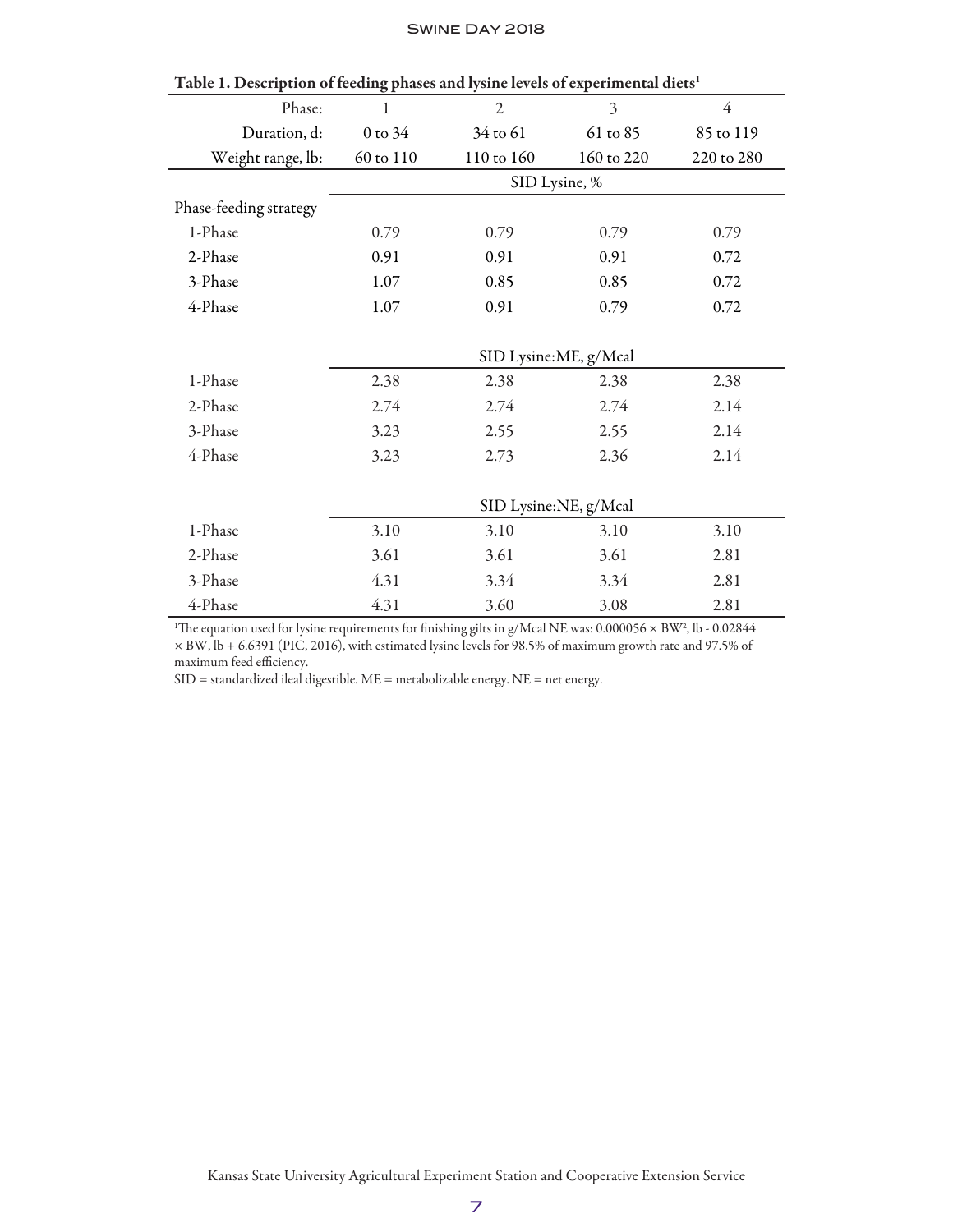| Feeding program:                | 1-Phase           | 2-Phase           |                      |                              | 3-Phase              |                      |                              | 4-Phase            |                      |                    |  |
|---------------------------------|-------------------|-------------------|----------------------|------------------------------|----------------------|----------------------|------------------------------|--------------------|----------------------|--------------------|--|
|                                 | $60$ to<br>280 lb | $60$ to<br>220 lb | $220$ to<br>280 lb   | $60$ to<br>110 <sub>lb</sub> | $110$ to<br>$220$ lb | $220$ to<br>280 lb   | $60$ to<br>110 <sub>lb</sub> | $110$ to<br>160 lb | $160$ to<br>$220$ lb | $220$ to<br>280 lb |  |
| Item                            | <b>BW</b>         | BW                | <b>BW</b>            | <b>BW</b>                    | <b>BW</b>            | <b>BW</b>            | <b>BW</b>                    | <b>BW</b>          | <b>BW</b>            | <b>BW</b>          |  |
| Ingredient, %                   |                   |                   |                      |                              |                      |                      |                              |                    |                      |                    |  |
| Corn                            | 69.81             | 64.99             | 80.21                | 58.50                        | 67.75                | 80.21                | 58.50                        | 65.34              | 70.38                | 80.21              |  |
| <b>DDGS</b>                     | 20.00             | 20.00             | $\sim$ $\sim$ $\sim$ | 20.00                        | 20.00                | $\sim$ $\sim$ $\sim$ | 20.00                        | 20.00              | 20.00                | ---                |  |
| Soybean meal, 47% crude protein | 6.46              | 11.35             | 17.21                | 17.88                        | 8.88                 | 17.21                | 17.88                        | 11.33              | 6.42                 | 17.21              |  |
| Tallow                          | 0.75              | 0.75              | 0.75                 | 0.75                         | 0.75                 | 0.75                 | 0.75                         | 0.75               | 0.75                 | 0.75               |  |
| Monocalcium phosphate, 21.5% aP | 0.60              | 0.50              | 0.20                 | 0.45                         | 0.30                 | 0.20                 | 0.45                         | 0.25               | 0.10                 | 0.20               |  |
| Limestone                       | 1.23              | 1.23              | 0.95                 | 1.20                         | 1.15                 | 0.95                 | 1.20                         | 1.15               | 1.18                 | 0.95               |  |
| Sodium chloride                 | 0.35              | 0.35              | 0.35                 | 0.35                         | 0.35                 | 0.35                 | 0.35                         | 0.35               | 0.35                 | 0.35               |  |
| L-Lysine HCl                    | 0.50              | 0.50              | 0.15                 | 0.50                         | 0.50                 | 0.15                 | 0.50                         | 0.50               | 0.50                 | 0.15               |  |
| DL-Methionine                   | ---               | 0.03              | $- -$                | 0.06                         | 0.02                 | $\cdots$             | 0.06                         | 0.03               | $\cdots$             | ---                |  |
| L-Threonine                     | 0.10              | 0.11              | 0.02                 | 0.12                         | 0.11                 | 0.02                 | 0.12                         | 0.11               | 0.11                 | 0.02               |  |
| L-Tryptophan                    | 0.05              | 0.04              | 0.00                 | 0.04                         | 0.05                 | 0.00                 | 0.04                         | 0.04               | 0.06                 | 0.00               |  |
| $VTM$ premix $3$                | 0.15              | 0.15              | 0.15                 | 0.15                         | 0.15                 | 0.15                 | 0.15                         | 0.15               | 0.15                 | 0.15               |  |
| Phytase <sup>4</sup>            | 0.01              | 0.01              | 0.01                 | 0.01                         | 0.01                 | 0.01                 | 0.01                         | 0.01               | 0.01                 | 0.01               |  |
| Total                           | 100.0             | 100.0             | 100.0                | 100.0                        | 100.0                | 100.0                | 100.0                        | 100.0              | 100.0                | 100.0              |  |

Table 2. Composition of experimental diets (as-fed basis) $^{1,2}$ 

Kansas State University Agricultural Experiment Station and Cooperative Extension Service 8

 $\infty$ 

Kansas State University Agricultural Experiment Station and Cooperative Extension Service

*continued*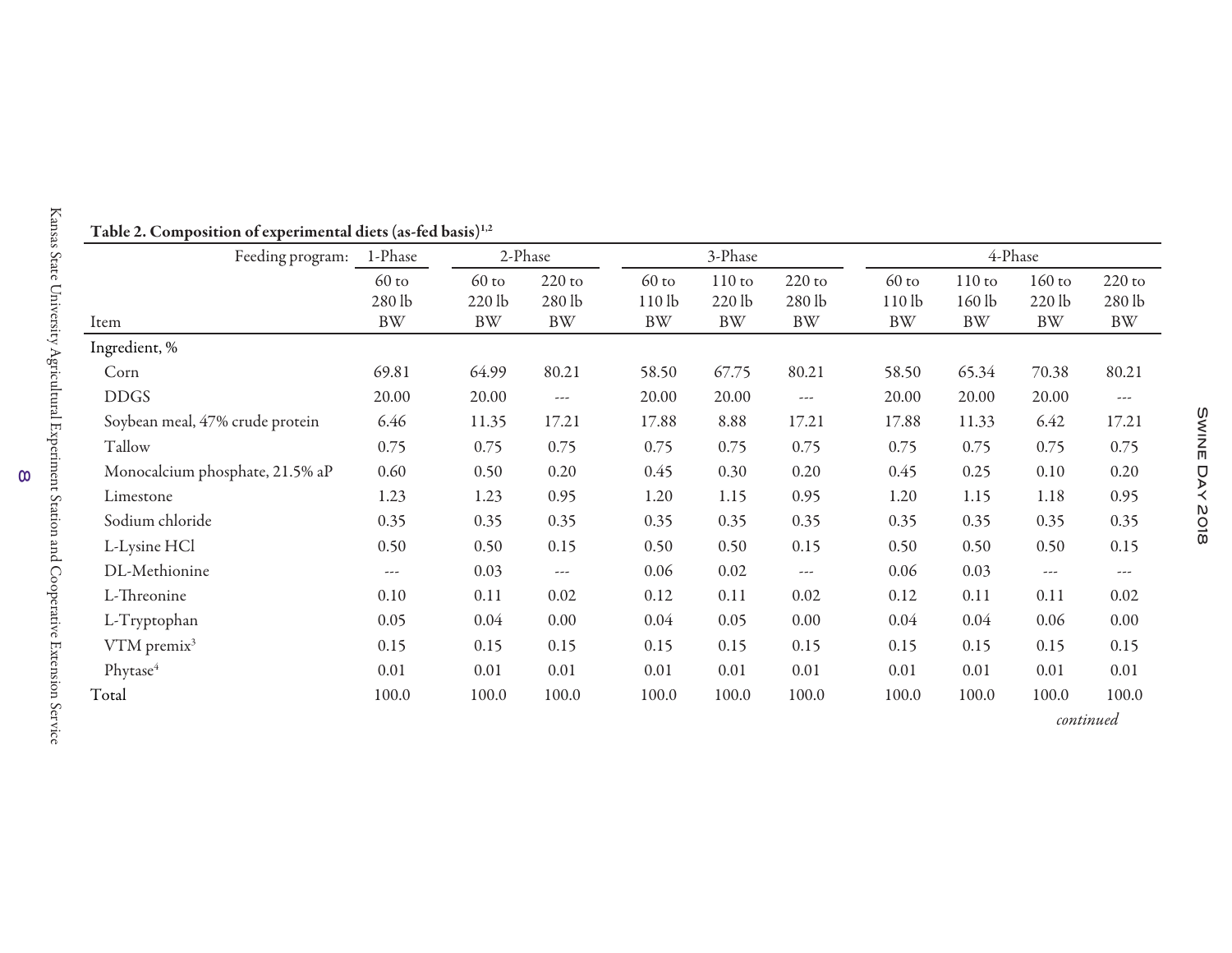| Feeding program:               | 1-Phase                       |                                | 2-Phase                        |                              | 3-Phase                           |                                |                                           | 4-Phase                         |                                 |                                |  |  |
|--------------------------------|-------------------------------|--------------------------------|--------------------------------|------------------------------|-----------------------------------|--------------------------------|-------------------------------------------|---------------------------------|---------------------------------|--------------------------------|--|--|
| Item                           | $60$ to<br>280 lb<br>$\rm BW$ | $60$ to<br>220 lb<br><b>BW</b> | $220$ to<br>280 lb<br>$\rm BW$ | $60$ to<br>110lb<br>$\rm BW$ | $110$ to<br>$220$ lb<br><b>BW</b> | $220$ to<br>280 lb<br>$\rm BW$ | $60$ to<br>110 <sub>lb</sub><br><b>BW</b> | $110$ to<br>160 lb<br><b>BW</b> | $160$ to<br>220 lb<br><b>BW</b> | $220$ to<br>280 lb<br>$\rm BW$ |  |  |
| Calculated analysis            |                               |                                |                                |                              |                                   |                                |                                           |                                 |                                 |                                |  |  |
| SID amino acids, %             |                               |                                |                                |                              |                                   |                                |                                           |                                 |                                 |                                |  |  |
| Lysine                         | 0.79                          | 0.91                           | 0.72                           | $1.07\,$                     | 0.85                              | 0.72                           | 1.07                                      | 0.91                            | 0.79                            | 0.72                           |  |  |
| Isoleucine:lysine              | 56                            | 58                             | 71                             | 59                           | 57                                | $71\,$                         | 59                                        | 58                              | 56                              | 71                             |  |  |
| Leucine: lysine                | 168                           | 159                            | 169                            | 150                          | 164                               | 169                            | 150                                       | 159                             | 169                             | 169                            |  |  |
| Methionine:lysine              | 30                            | 31                             | 31                             | 32                           | 31                                | 31                             | 32                                        | 31                              | 30                              | 31                             |  |  |
| Methionine and cysteine:lysine | 58                            | 58                             | 62                             | 58                           | 58                                | 62                             | 58                                        | 58                              | 58                              | 62                             |  |  |
| Threonine:lysine               | 63                            | 63                             | 64                             | 63                           | 63                                | 64                             | 63                                        | 63                              | 64                              | 64                             |  |  |
| Tryptophan:lysine              | 18.7                          | 18.6                           | 19.7                           | 18.8                         | 19.0                              | 19.7                           | 18.8                                      | 18.6                            | 19.9                            | 19.7                           |  |  |
| Valine:lysine                  | 70                            | 69                             | 81                             | 69                           | 70                                | 81                             | 69                                        | 69                              | 70                              | 81                             |  |  |
| Total lysine, %                | 0.92                          | 1.05                           | 0.83                           | 1.23                         | 0.98                              | 0.83                           | 1.23                                      | 1.05                            | 0.92                            | 0.83                           |  |  |
| ME, kcal/lb                    | 1,507                         | 1,506                          | 1,524                          | 1,505                        | 1,512                             | 1,524                          | 1,505                                     | 1,511                           | 1,515                           | 1,524                          |  |  |
| NE, kcal/lb                    | 1,155                         | 1,143                          | 1,161                          | 1,127                        | 1,153                             | 1,161                          | 1,127                                     | 1,147                           | 1,162                           | 1,161                          |  |  |
| SID Lysine:ME, g/Mcal          | 2.38                          | 2.74                           | 2.14                           | 3.23                         | 2.55                              | 2.14                           | 3.23                                      | 2.73                            | 2.36                            | 2.14                           |  |  |
| SID Lysine:NE, g/Mcal          | 3.10                          | 3.61                           | 2.81                           | 4.31                         | 3.34                              | 2.81                           | 4.31                                      | 3.60                            | 3.08                            | 2.81                           |  |  |
| Crude protein, %               | 14.2                          | 16.2                           | 14.0                           | 18.9                         | 15.2                              | 14.0                           | 18.9                                      | 16.2                            | 14.2                            | 14.0                           |  |  |
| Calcium, %                     | 0.60                          | 0.60                           | 0.45                           | 0.60                         | 0.53                              | 0.45                           | 0.60                                      | 0.53                            | 0.50                            | 0.45                           |  |  |
| STTD phosphorus, %             | 0.38                          | 0.38                           | 0.26                           | 0.38                         | 0.33                              | 0.26                           | 0.38                                      | 0.33                            | 0.29                            | 0.26                           |  |  |

Table 2. Composition of experimental diets (as-fed basis)<sup>1,2</sup>

<sup>1</sup>Diets were fed *ad libitum* in meal form from 57.0 to 289.8 lb body weight (BW).

<sup>2</sup>Lysine levels in experimental diets were achieved by manipulating the ratio of corn to soybean meal.

<sup>3</sup>Vitamin and trace mineral premix provided per lb of diet: 111 ppm Zn, 111 ppm Fe, 33 ppm Mn, 17 ppm Cu, 0.33 ppm I, 0.30 ppm Se, 2,400 IU vitamin A, 600 IU vitamin D, 12 IU vitamin E, 1.2 mg vitamin K, 22.5 mg niacin, 7.5 mg pantothenic acid, 2.25 mg riboflavin, and 10.5 μg vitamin B12.

4Optiphos 2000 (Huvepharma Inc, Peachtree City, GA) provided 91 FTU per lb of diet.

DDGS = distillers dried grains with solubles. SID = standardized ileal digestible. ME = metabolizable energy. NE = net energy. STTD = standardized total tract digestible.

 $\omega$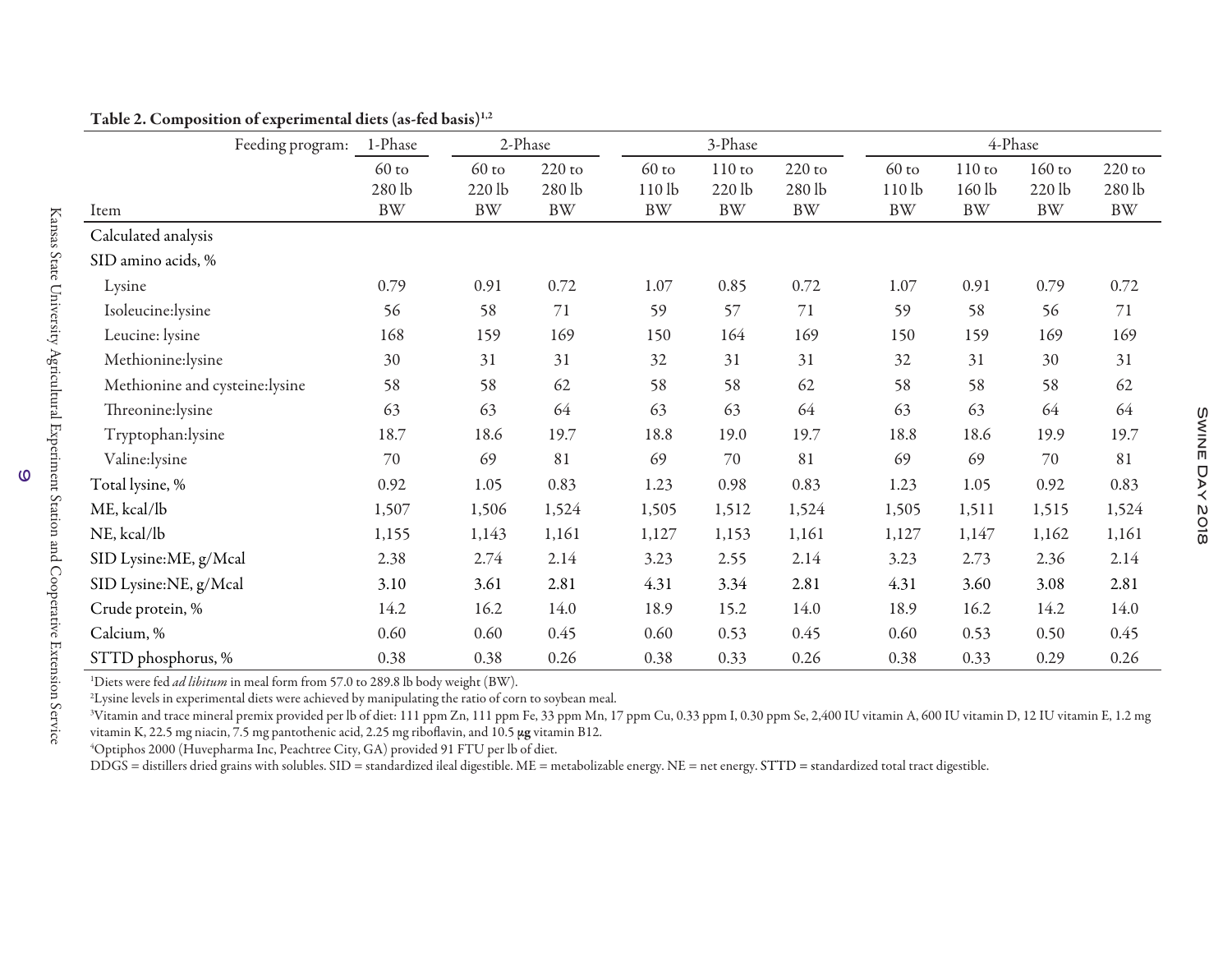|                                    |      |      | Phase 1 |                                 |      |      | Phase 2 |                                 |      |      | Phase 3 |                                 |      |                                 | Phase 4 |      |
|------------------------------------|------|------|---------|---------------------------------|------|------|---------|---------------------------------|------|------|---------|---------------------------------|------|---------------------------------|---------|------|
| Item                               |      |      |         | 1-Phase 2-Phase 3-Phase 4-Phase |      |      |         | 1-Phase 2-Phase 3-Phase 4-Phase |      |      |         | 1-Phase 2-Phase 3-Phase 4-Phase |      | 1-Phase 2-Phase 3-Phase 4-Phase |         |      |
| Proximate analysis, % <sup>3</sup> |      |      |         |                                 |      |      |         |                                 |      |      |         |                                 |      |                                 |         |      |
| DM                                 | 87.9 | 87.9 | 88.6    | 88.2                            | 88.1 | 87.9 | 88.1    | 88.8                            | 86.9 | 87.5 | 86.5    | 87.0                            | 88.3 | 87.0                            | 87.7    | 87.3 |
| CP                                 | 14.5 | 16.3 | 19.2    | 19.0                            | 14.2 | 16.3 | 15.7    | 16.2                            | 14.4 | 14.1 | 14.1    | 13.6                            | 14.5 | 13.8                            | 14.5    | 13.6 |
| ADF                                | 3.1  | 3.6  | 3.9     | 3.9                             | 3.4  | 3.7  | 3.4     | 3.7                             | 3.7  | 2.3  | 2.4     | 2.6                             | 3.3  | 2.5                             | 2.5     | 2.5  |
| <b>NDF</b>                         | 9.5  | 10.0 | 10.6    | 10.0                            | 9.9  | 10.5 | 9.4     | 9.9                             | 9.6  | 6.7  | 6.1     | 6.9                             | 8.9  | 6.6                             | 6.4     | 6.7  |
| Ether extract                      | 3.9  | 3.7  | 3.6     | 3.7                             | 4.5  | 4.3  | 4.0     | 3.9                             | 4.0  | 3.1  | 2.8     | 3.3                             | 4.2  | 3.3                             | 3.3     | 3.4  |
| Ca                                 | 0.81 | 0.71 | 0.77    | 0.77                            | 0.65 | 0.65 | 0.53    | 0.73                            | 0.79 | 0.55 | 0.57    | 0.59                            | 0.91 | 0.56                            | 0.42    | 0.56 |
| $\mathbf{P}$                       | 0.51 | 0.49 | 0.52    | 0.50                            | 0.53 | 0.51 | 0.45    | 0.46                            | 0.51 | 0.35 | 0.35    | 0.34                            | 0.49 | 0.33                            | 0.35    | 0.34 |
| Amino acid analysis, %             |      |      |         |                                 |      |      |         |                                 |      |      |         |                                 |      |                                 |         |      |
| Lysine                             | 0.86 | 1.05 | 1.21    | 1.19                            | 0.97 | 1.03 | 0.68    | 1.02                            | 0.90 | 0.73 | 0.82    | 0.79                            | 1.01 | 0.80                            | 0.80    | 0.88 |
| Isoleucine                         | 0.50 | 0.59 | 0.73    | 0.70                            | 0.52 | 0.63 | 0.40    | 0.57                            | 0.49 | 0.54 | 0.54    | 0.51                            | 0.52 | 0.52                            | 0.60    | 0.55 |
| Leucine                            | 1.45 | 1.59 | 1.82    | 1.76                            | 1.45 | 1.66 | 1.14    | 1.59                            | 1.39 | 1.20 | 1.31    | 1.27                            | 1.46 | 1.28                            | 1.34    | 1.33 |
| Methionine                         | 0.22 | 0.27 | 0.33    | 0.32                            | 0.23 | 0.28 | 0.20    | 0.29                            | 0.23 | 0.20 | 0.22    | 0.21                            | 0.24 | 0.22                            | 0.22    | 0.23 |
| Methionine<br>and cysteine         | 0.47 | 0.55 | 0.66    | 0.63                            | 0.50 | 0.57 | 0.40    | 0.57                            | 0.49 | 0.42 | 0.46    | 0.45                            | 0.51 | 0.45                            | 0.45    | 0.48 |
| Threonine                          | 0.58 | 0.68 | 0.79    | 0.78                            | 0.60 | 0.69 | 0.47    | 0.67                            | 0.58 | 0.49 | 0.56    | 0.54                            | 0.63 | 0.53                            | 0.54    | 0.57 |
| Tryptophan                         | 0.16 | 0.19 | 0.23    | 0.23                            | 0.16 | 0.19 | 0.18    | 0.19                            | 0.16 | 0.15 | 0.17    | 0.16                            | 0.19 | 0.16                            | 0.18    | 0.16 |
| Valine                             | 0.65 | 0.73 | 0.88    | 0.85                            | 0.66 | 0.77 | 0.51    | 0.71                            | 0.62 | 0.62 | 0.63    | 0.64                            | 0.67 | 0.64                            | 0.68    | 0.67 |
| Histidine                          | 0.35 | 0.40 | 0.48    | 0.46                            | 0.36 | 0.43 | 0.29    | 0.41                            | 0.36 | 0.33 | 0.37    | 0.35                            | 0.38 | 0.36                            | 0.36    | 0.38 |

Table 3. Chemical analysis of experimental diets (as-fed basis)<sup>1,2</sup>

<sup>1</sup>Diet samples from each phase were taken from 6 feeders per dietary treatment throughout the study. Composite samples were homogenized and subsampled for analysis.

<sup>2</sup>Composite samples were submitted to Ward Laboratories Inc. (Kearney, NE) for proximate analysis and to Ajinomoto Heartland, Inc. (Chicago, IL) for total amino acid analysis. 3DM = dry matter. CP = crude protein. ADF = acid detergent fiber. NDF = neutral detergent fiber.

 $\vec{o}$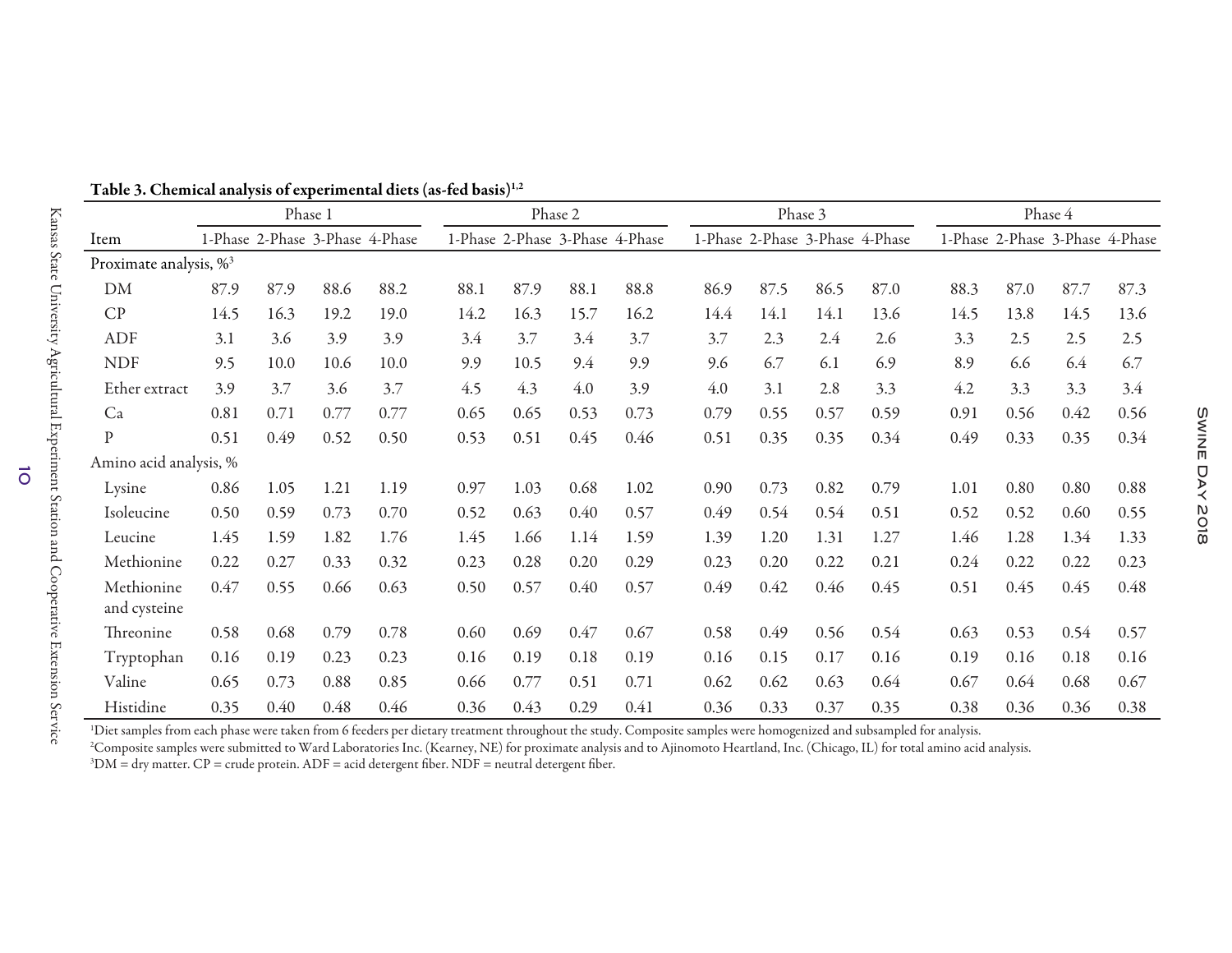| $\mathrm{Item}^4$     | 1-Phase            | 2-Phase           | 3-Phase            | 4-Phase             | <b>SEM</b> | Probability, $P =$ |
|-----------------------|--------------------|-------------------|--------------------|---------------------|------------|--------------------|
| BW, lb                |                    |                   |                    |                     |            |                    |
| ${\rm d}$ 0           | 57.0               | 57.0              | 57.0               | 57.0                | 0.69       | 0.997              |
| d 34                  | $106.0^\circ$      | $111.4^{b}$       | $115.6^{\circ}$    | $115.0^{\circ}$     | 1.28       | < 0.001            |
| d 61                  | 160.5 <sup>b</sup> | $171.5^{\circ}$   | $172.4^{\circ}$    | $175.4^{\circ}$     | 1.81       | < 0.001            |
| d 85                  | $212.8^{b}$        | $221.9^{\circ}$   | $223.2^{\circ}$    | $225.1^a$           | 2.19       | < 0.001            |
| d 119                 | $284.5^{b}$        | $290.1^{ab}$      | 290.6a             | $294.0^{\circ}$     | 2.42       | 0.022              |
| Phase 1 $(d 0 to 34)$ |                    |                   |                    |                     |            |                    |
| ADG, lb               | 1.43 <sup>c</sup>  | 1.58 <sup>b</sup> | $1.71^{\circ}$     | 1.69 <sup>a</sup>   | 0.03       | < 0.001            |
| ADFI, lb              | 3.34               | 3.37              | 3.30               | 3.23                | 0.06       | 0.328              |
| F/G                   | $2.33^{a}$         | $2.13^{b}$        | 1.93 <sup>c</sup>  | 1.90 <sup>c</sup>   | 0.02       | < 0.001            |
| Phase 2 (d 34 to 61)  |                    |                   |                    |                     |            |                    |
| ADG, lb               | 2.01 <sup>b</sup>  | $2.19^{\rm a}$    | $2.10^{ab}$        | 2.20 <sup>a</sup>   | 0.03       | < 0.001            |
| ADFI, lb              | 4.99               | 4.98              | 5.03               | 4.97                | 0.08       | 0.940              |
| F/G                   | $2.48^{\circ}$     | 2.28c             | 2.39 <sup>b</sup>  | 2.26 <sup>c</sup>   | 0.02       | < 0.001            |
| Phase 3 (d 61 to 85)  |                    |                   |                    |                     |            |                    |
| ADG, lb               | 2.17               | 2.12              | 2.10               | 2.09                | 0.03       | 0.402              |
| ADFI, lb              | 5.81               | 5.75              | 5.87               | 5.87                | 0.08       | 0.668              |
| F/G                   | 2.68 <sup>b</sup>  | $2.71^{ab}$       | 2.79a              | $2.81$ <sup>a</sup> | 0.03       | 0.004              |
| Phase 4 (d 85 to 119) |                    |                   |                    |                     |            |                    |
| ADG, lb               | $2.11^{a}$         | 1.99 <sup>b</sup> | 1.98 <sup>b</sup>  | $2.03^{ab}$         | 0.02       | 0.002              |
| ADFI, lb              | 6.35               | 6.37              | 6.40               | 6.43                | 0.07       | 0.853              |
| $\rm F/G$             | $3.01^{b}$         | 3.20 <sup>a</sup> | $3.24^{\circ}$     | $3.18^{a}$          | 0.03       | < 0.001            |
| Overall (d 0 to 119)  |                    |                   |                    |                     |            |                    |
| ADG, lb               | 1.90 <sup>b</sup>  | $1.94^{ab}$       | 1.96 <sup>ab</sup> | 1.98 <sup>a</sup>   | 0.02       | 0.009              |
| ADFI, lb              | 5.05               | 5.05              | 5.09               | 5.05                | 0.05       | 0.953              |
| F/G                   | $2.66^{\circ}$     | 2.60 <sup>b</sup> | 2.60 <sup>b</sup>  | 2.55c               | 0.01       | < 0.001            |
|                       |                    |                   |                    |                     |            | continued          |

Table 4. Effect of phase-feeding strategy on growth performance, carcass characteristics, and economics of grow-finish pigs<sup>1,2,3</sup>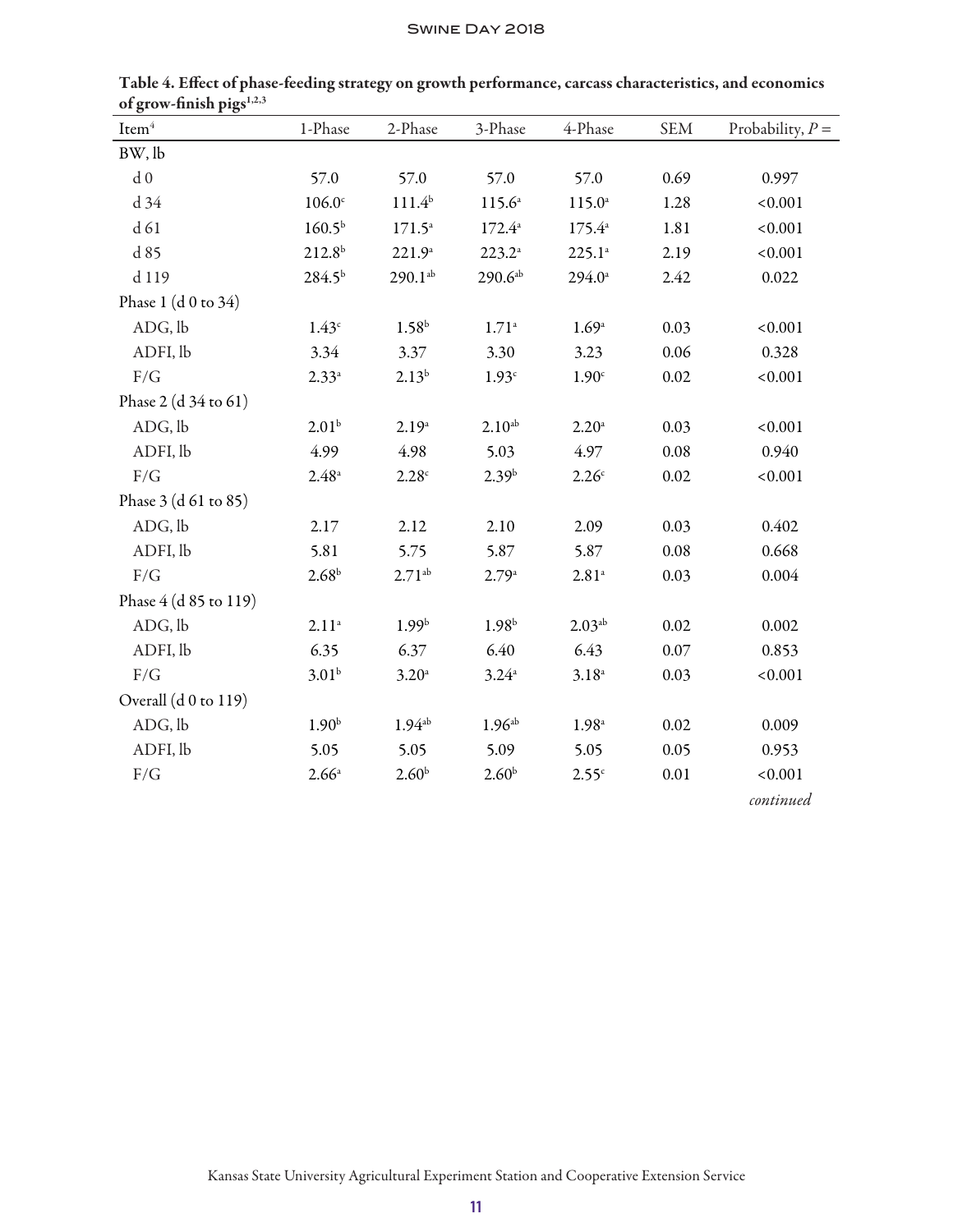| Item <sup>4</sup>                   | 1-Phase            | 2-Phase       | 3-Phase              | 4-Phase              | <b>SEM</b> | Probability, $P =$ |
|-------------------------------------|--------------------|---------------|----------------------|----------------------|------------|--------------------|
| Carcass characteristics             |                    |               |                      |                      |            |                    |
| HCW, lb                             | $210.4^{b}$        | $213.8^{ab}$  | $215.3^{ab}$         | $217.4^{\circ}$      | 1.61       | 0.005              |
| Yield, %                            | 74.0               | 73.7          | 74.1                 | 74.0                 | 0.37       | 0.932              |
| Backfat, in. <sup>5</sup>           | 0.67               | 0.66          | 0.66                 | 0.64                 | 0.011      | 0.432              |
| Loin depth, in. <sup>5</sup>        | 2.66               | 2.71          | 2.66                 | 2.68                 | 0.024      | 0.401              |
| Lean, %                             | 56.6               | 56.9          | 56.7                 | 57.0                 | 0.21       | 0.411              |
| Economics, $$$ per pig <sup>6</sup> |                    |               |                      |                      |            |                    |
| Feed cost                           | 52.78 <sup>b</sup> | $54.69^{ab}$  | 54.96 <sup>a</sup>   | $54.60^{ab}$         | 0.57       | 0.033              |
| Feed cost per lb gain <sup>7</sup>  | $0.233^{ab}$       | 0.237a        | 0.236a               | 0.232 <sup>b</sup>   | 0.001      | 0.006              |
| Revenue <sup>8</sup>                | $117.33^{b}$       | $119.73^{ab}$ | 120.78 <sup>ab</sup> | $122.25^a$           | 1.00       | 0.005              |
| IOFC <sup>9</sup>                   | 64.56 <sup>b</sup> | $65.04^{ab}$  | $65.82^{ab}$         | $67.65$ <sup>a</sup> | 0.69       | 0.018              |

Table 4. Effect of phase-feeding strategy on growth performance, carcass characteristics, and economics of grow-finish pigs $1,2,3$ 

1 A total of 1,100 pigs (PIC 337 × 1050) with initial body weight (BW) of 57 lb were used with 25 pigs per pen and 11 pens per treatment.

2 Dietary treatments were: 1-phase, a 1-phase feeding program with 0.79% SID lysine from 60 to 280 lb BW; 2-phase, a 2-phase feeding program with 0.91 and 0.72% SID lysine from 60 to 220 and 220 to 280 lb BW, respectively; 3-phase, a 3-phase feeding program with 1.07, 0.85, and 0.72% SID lysine from 60 to 110, 110 to 220, and 220 to 280 lb BW, respectively; and 4-phase, a 4-phase feeding program with 1.07, 0.91, 0.79, and 0.72% SID lysine from 60 to 110, 110 to 160, 160 to 220, and 220 to 280 lb, respectively

 $^3$ Means with different superscripts are significantly different  $(P < 0.05)$  in the row.<br> $^4$ ADG = average daily gain. ADEI = average daily feed intake. E/G = feed efficiency

 ${}^{4}$ ADG = average daily gain. ADFI = average daily feed intake. F/G = feed efficiency.

5 Adjusted for hot carcass weight (HCW).

6 Corn was valued at \$3.53/bu (\$126/ton), soybean meal at \$350/ton, DDGS at \$176/ton, and L-lysine at \$0.75/lb.

7 Feed cost per lb gain = feed cost per pig / overall gain per pig.

 $R$ Revenue = (HCW  $\times$  \$0.70) – (d 0 BW  $\times$  0.75  $\times$  \$0.70).

9 Income over feed cost = revenue – feed cost.